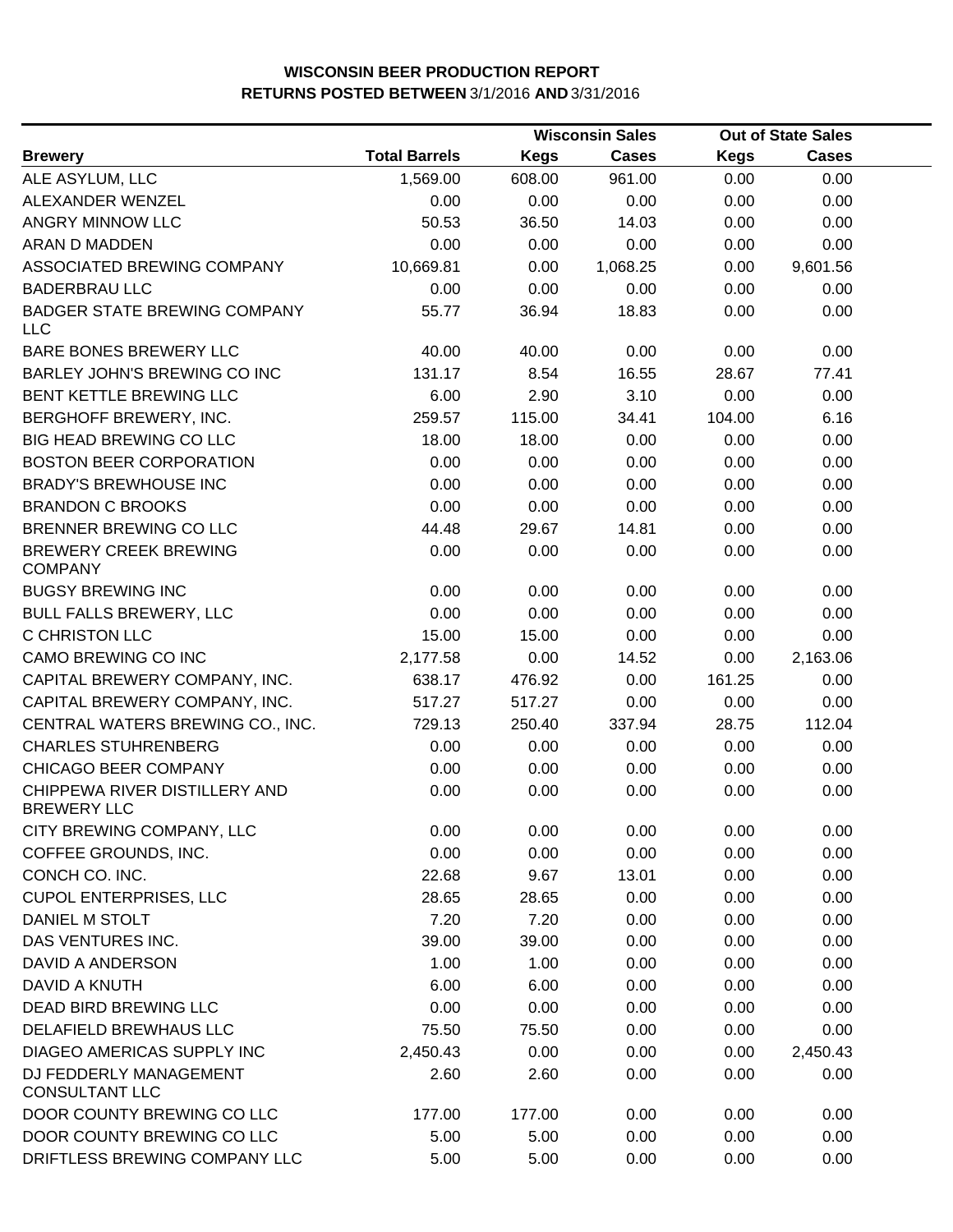|                                                         |                      |             | <b>Wisconsin Sales</b> |             | <b>Out of State Sales</b> |  |
|---------------------------------------------------------|----------------------|-------------|------------------------|-------------|---------------------------|--|
| <b>Brewery</b>                                          | <b>Total Barrels</b> | <b>Kegs</b> | Cases                  | <b>Kegs</b> | <b>Cases</b>              |  |
| EDWARD & PARRY, LLC                                     | 60.91                | 71.91       | $-11.00$               | 0.00        | 0.00                      |  |
| <b>ESSER DISTRIBUTING CO INC</b>                        | 0.00                 | 0.00        | 0.00                   | 0.00        | 0.00                      |  |
| FK&P, LLC                                               | 0.00                 | 0.00        | 0.00                   | 0.00        | 0.00                      |  |
| FIVE STAR BREWING CO INC.                               | 1,370.96             | 0.00        | 7.74                   | 0.00        | 1,363.22                  |  |
| FOX RIVER BREWING COMPANY II, LLC                       | 74.56                | 74.56       | 0.00                   | 0.00        | 0.00                      |  |
| FOX RIVER BREWING COMPANY, LLC                          | 72.45                | 72.45       | 0.00                   | 0.00        | 0.00                      |  |
| FRANKENMUTH BREWING COMPANY                             | 98.33                | 0.00        | 0.00                   | 0.00        | 98.33                     |  |
| <b>FRESAR INC</b>                                       | 1.13                 | 1.13        | 0.00                   | 0.00        | 0.00                      |  |
| <b>FULTON LLC</b>                                       | 35.10                | 20.00       | 15.10                  | 0.00        | 0.00                      |  |
| GD 2 LLC                                                | 44.97                | 44.97       | 0.00                   | 0.00        | 0.00                      |  |
| GD3 LLC                                                 | 170.80               | 170.80      | 0.00                   | 0.00        | 0.00                      |  |
| GD4, LLC                                                | 89.25                | 89.25       | 0.00                   | 0.00        | 0.00                      |  |
| <b>GEORGE BREGAR</b>                                    | 33.25                | 33.25       | 0.00                   | 0.00        | 0.00                      |  |
| GJS SALES, INC.                                         | 0.00                 | 0.00        | 0.00                   | 0.00        | 0.00                      |  |
| GJS SALES, INC.                                         | 110.38               | 1.67        | 108.71                 | 0.00        | 0.00                      |  |
| <b>GRANITE CITY RESTAURANT</b><br><b>OPERATIONS INC</b> | 16.77                | 16.77       | 0.00                   | 0.00        | 0.00                      |  |
| <b>GRANT PAULY</b>                                      | 490.37               | 184.34      | 225.82                 | 51.00       | 29.21                     |  |
| <b>GRAY BREWING CO.</b>                                 | 100.07               | 52.16       | 25.03                  | 16.34       | 6.54                      |  |
| <b>GREEN BAY BREWING COMPANY</b>                        | 329.77               | 110.82      | 169.86                 | 27.00       | 22.09                     |  |
| <b>GREENVIEW BREWING LLC</b>                            | 8.21                 | 3.73        | 4.48                   | 0.00        | 0.00                      |  |
| <b>GUY R LILJA</b>                                      | 0.00                 | 0.00        | 0.00                   | 0.00        | 0.00                      |  |
| <b>GWBC LLC</b>                                         | 0.00                 | 0.00        | 0.00                   | 0.00        | 0.00                      |  |
| HILLSBORO BREWING COMPANY LLC                           | 10.66                | 10.66       | 0.00                   | 0.00        | 0.00                      |  |
| HOOPS OF DANE COUNTY, INC.                              | 0.00                 | 0.00        | 0.00                   | 0.00        | 0.00                      |  |
| HOOPS OF DANE COUNTY, INC.                              | 0.00                 | 0.00        | 0.00                   | 0.00        | 0.00                      |  |
| HOOPS OF DANE COUNTY, INC.                              | 0.00                 | 0.00        | 0.00                   | 0.00        | 0.00                      |  |
| HOOPS OF DANE COUNTY, INC.                              | 0.00                 | 0.00        | 0.00                   | 0.00        | 0.00                      |  |
| HOP HAUS BREWING COMPANY LLC                            | 19.00                | 19.00       | 0.00                   | 0.00        | 0.00                      |  |
| HORNELL BREWING CO INC                                  | 6,254.52             | 0.00        | 0.17                   | 0.00        | 6,254.35                  |  |
| HORNY GOAT BREWING CO.                                  | 0.00                 | 0.00        | 0.00                   | 0.00        | 0.00                      |  |
| <b>ISAAC SHOWAKI</b>                                    | 495.06               | 242.67      | 252.39                 | 0.00        | 0.00                      |  |
| JACOB LEINENKUGEL BREWING CO.,<br><b>LLC</b>            | 17,208.68            | 685.81      | 8,402.96               | 987.19      | 7,132.72                  |  |
| <b>JAMES M KENNEDY</b>                                  | 0.00                 | 0.00        | 0.00                   | 0.00        | 0.00                      |  |
| JEAN M LANE                                             | 18.50                | 18.50       | 0.00                   | 0.00        | 0.00                      |  |
| <b>JOHN JAGEMANN</b>                                    | 24.00                | 0.00        | 24.00                  | 0.00        | 0.00                      |  |
| KARBEN4 BREWING LLC                                     | 801.17               | 351.75      | 449.42                 | 0.00        | 0.00                      |  |
| KATCHEVER & CO LLC                                      | 642.17               | 357.01      | 285.16                 | 0.00        | 0.00                      |  |
| <b>KUL BREWING LLC</b>                                  | 598.56               | 64.50       | 534.06                 | 0.00        | 0.00                      |  |
| LACROSSE BREWING LLC                                    | 891.94               | 0.00        | 466.35                 | 0.00        | 425.59                    |  |
| LAKEFRONT BREWERY, INC.                                 | 3,523.19             | 1,390.72    | 1,357.20               | 131.99      | 643.28                    |  |
| LAZY MONK BREWING LLC                                   | 54.80                | 38.62       | 16.18                  | 0.00        | 0.00                      |  |
| LEACH GOLF PROPERTIES, INC.                             | 0.00                 | 0.00        | 0.00                   | 0.00        | 0.00                      |  |
| LEE BURGESS                                             | 0.00                 | 0.00        | 0.00                   | 0.00        | 0.00                      |  |
| <b>LESLIE ERB</b>                                       | 3.00                 | 3.00        | 0.00                   | 0.00        | 0.00                      |  |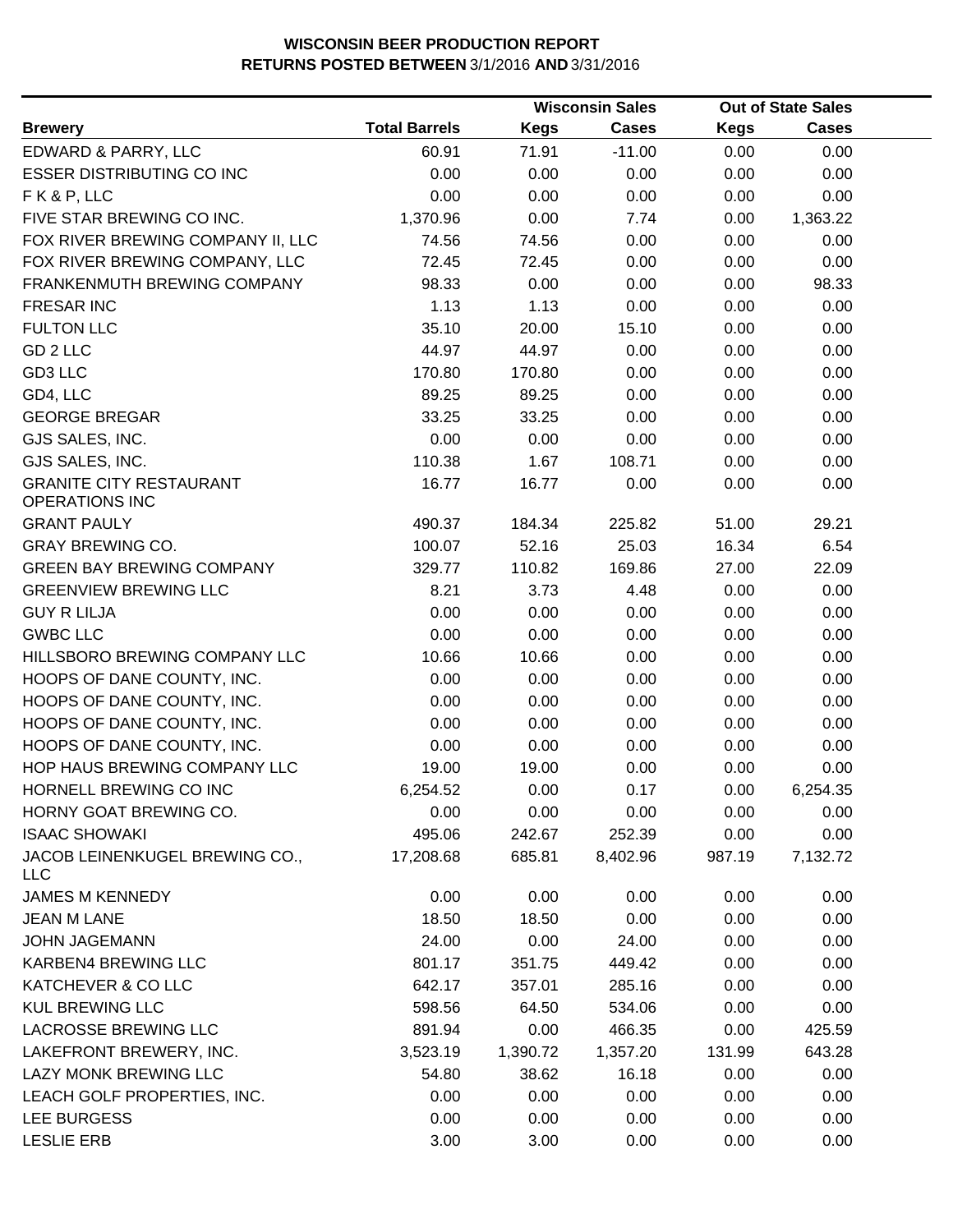|                                                   |                      |             | <b>Wisconsin Sales</b> |             | <b>Out of State Sales</b> |  |  |
|---------------------------------------------------|----------------------|-------------|------------------------|-------------|---------------------------|--|--|
| <b>Brewery</b>                                    | <b>Total Barrels</b> | <b>Kegs</b> | <b>Cases</b>           | <b>Kegs</b> | <b>Cases</b>              |  |  |
| LHM BREW PUB, LLC                                 | 20.30                | 20.30       | 0.00                   | 0.00        | 0.00                      |  |  |
| MARK ANTHONY BREWING INC                          | 38,667.00            | 0.00        | $-2,406.94$            | 0.00        | 41,073.94                 |  |  |
| <b>MARK RIGGLE</b>                                | 0.50                 | 0.50        | 0.00                   | 0.00        | 0.00                      |  |  |
| <b>MATTHEW J GEARY</b>                            | 16.67                | 15.94       | 0.73                   | 0.00        | 0.00                      |  |  |
| MELMS BREWING COMPANY INC                         | 1.00                 | 1.00        | 0.00                   | 0.00        | 0.00                      |  |  |
| MILLER BREWING INTERNATIONAL,<br>INC.             | 0.00                 | 0.00        | 0.00                   | 0.00        | 0.00                      |  |  |
| MILLERCOORS LLC                                   | 0.00                 | 0.00        | 0.00                   | 0.00        | 0.00                      |  |  |
| MILLERCOORS LLC                                   | 517,045.88           | 13,192.04   | 104,211.04             | 39,284.55   | 360,358.25                |  |  |
| MILWAUKEE BREWING COMPANY                         | 811.50               | 303.95      | 375.60                 | 10.02       | 121.93                    |  |  |
| MILWAUKEE BREWING COMPANY                         | 45.00                | 45.00       | 0.00                   | 0.00        | 0.00                      |  |  |
| MINOCQUA BREWING CO INC                           | 47.75                | 47.75       | 0.00                   | 0.00        | 0.00                      |  |  |
| MOBCRAFT BEER INC                                 | 132.87               | 45.92       | 86.00                  | 0.00        | 0.95                      |  |  |
| MOOSEJAW PIZZA & BREWING CO LLC                   | 79.80                | 79.80       | 0.00                   | 0.00        | 0.00                      |  |  |
| MOUNTAIN CREST SRL LLC                            | 6,882.49             | 12.25       | 778.58                 | 33.75       | 6,057.91                  |  |  |
| MUSTANG BREWING COMPANY, LLC                      | 0.00                 | 0.00        | 0.00                   | 0.00        | 0.00                      |  |  |
| NEW GLARUS BREWING COMPANY                        | 374.02               | 57.50       | 316.52                 | 0.00        | 0.00                      |  |  |
| NEW GLARUS BREWING COMPANY                        | 9,256.56             | 4,896.50    | 4,360.06               | 0.00        | 0.00                      |  |  |
| NEXT DOOR BREWING LLC                             | 113.61               | 39.00       | 74.61                  | 0.00        | 0.00                      |  |  |
| NEXT DOOR BREWING LLC                             | 26.76                | 26.76       | 0.00                   | 0.00        | 0.00                      |  |  |
| NORTHWOODS BREWING CORP LLC                       | 0.00                 | 0.00        | 0.00                   | 0.00        | 0.00                      |  |  |
| O'SO BREWING COMPANY                              | 358.96               | 161.67      | 197.29                 | 0.00        | 0.00                      |  |  |
| OLD ABE BREWING LLC                               | 0.00                 | 0.00        | 0.00                   | 0.00        | 0.00                      |  |  |
| <b>OLIPHANT BREWING LLC</b>                       | 33.45                | 33.45       | 0.00                   | 0.00        | 0.00                      |  |  |
| PABST BREWING COMPANY                             | 0.00                 | 0.00        | 0.00                   | 0.00        | 0.00                      |  |  |
| PABST BREWING COMPANY                             | 0.00                 | 0.00        | 0.00                   | 0.00        | 0.00                      |  |  |
| PARCHED EAGLE BREWPUB LLC                         | 6.26                 | 6.26        | 0.00                   | 0.00        | 0.00                      |  |  |
| PATRICK MC INTOSH                                 | 34.77                | 18.00       | 5.85                   | 2.17        | 8.75                      |  |  |
| PETER H GENTRY                                    | 8.50                 | 8.50        | 0.00                   | 0.00        | 0.00                      |  |  |
| PETER H GENTRY                                    | 6.00                 | 6.00        | 0.00                   | 0.00        | 0.00                      |  |  |
| PETER PETERSON                                    | 8.00                 | 8.00        | 0.00                   | 0.00        | 0.00                      |  |  |
| PHUSION PROJECTS LLC                              | 29,025.50            | 0.00        | 454.30                 | 0.00        | 28,571.20                 |  |  |
| PIGEON RIVER BREWING LLC                          | 11.49                | 11.49       | 0.00                   | 0.00        | 0.00                      |  |  |
| PITCHFORK BREWING LLC                             | 21.95                | 21.95       | 0.00                   | 0.00        | 0.00                      |  |  |
| PLYMOUTH BREWING COMPANY LLC                      | 10.95                | 10.95       | 0.00                   | 0.00        | 0.00                      |  |  |
| PORT HURON BREWING COMPANY,<br><b>LLC</b>         | 31.03                | 24.06       | 6.97                   | 0.00        | 0.00                      |  |  |
| POTOSI BREWING COMPANY                            | 0.00                 | 0.00        | 0.00                   | 0.00        | 0.00                      |  |  |
| POTOSI BREWING COMPANY                            | 0.00                 | 0.00        | 0.00                   | 0.00        | 0.00                      |  |  |
| RAIL HOUSE PROPERTIES LLC                         | 22.50                | 22.50       | 0.00                   | 0.00        | 0.00                      |  |  |
| <b>RAISED GRAIN BREWING COMPANY</b><br><b>LLC</b> | 45.99                | 45.99       | 0.00                   | 0.00        | 0.00                      |  |  |
| RANDOLPH OSKEY                                    | 9.00                 | 9.00        | 0.00                   | 0.00        | 0.00                      |  |  |
| RANDYS FUN HUNTERS BREWERY INC                    | 6.00                 | 6.00        | 0.00                   | 0.00        | 0.00                      |  |  |
| <b>RED CEDAR BREWING LLC</b>                      | 0.00                 | 0.00        | 0.00                   | 0.00        | 0.00                      |  |  |
| RED EYE BREWING COMPANY LLC                       | 28.55                | 28.55       | 0.00                   | 0.00        | 0.00                      |  |  |
| REGAL BRAU BREWING COMPANY LLC                    | 6,834.82             | 0.00        | 150.44                 | 0.00        | 6,684.38                  |  |  |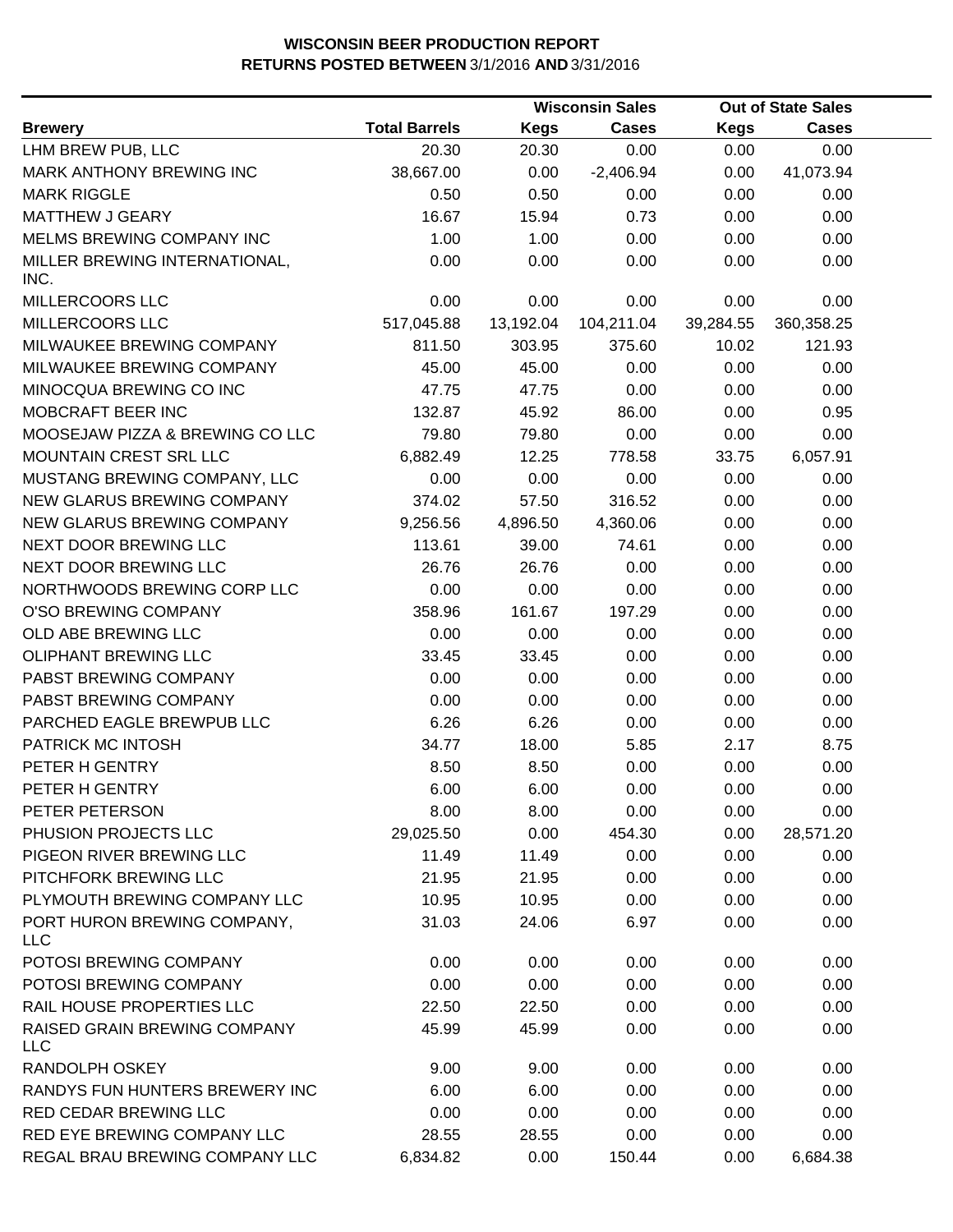|                                                         |                      |             | <b>Wisconsin Sales</b> |             | <b>Out of State Sales</b> |  |
|---------------------------------------------------------|----------------------|-------------|------------------------|-------------|---------------------------|--|
| <b>Brewery</b>                                          | <b>Total Barrels</b> | <b>Kegs</b> | <b>Cases</b>           | <b>Kegs</b> | <b>Cases</b>              |  |
| RHINELANDER BREWING CO LLC                              | 2,122.06             | 4.50        | 147.83                 | 0.00        | 1,969.73                  |  |
| RICHARD JOSEPH                                          | 17.08                | 5.00        | 12.08                  | 0.00        | 0.00                      |  |
| ROBERT A LARSON                                         | 232.34               | 62.66       | 73.81                  | 41.00       | 54.87                     |  |
| ROCKY REEF BREWING COMPANY                              | 3.66                 | 3.66        | 0.00                   | 0.00        | 0.00                      |  |
| <b>ROGER MILLER</b>                                     | 6.45                 | 6.45        | 0.00                   | 0.00        | 0.00                      |  |
| ROWLAND'S CALUMET BREWING CO.,<br>INC.                  | 8.00                 | 8.00        | 0.00                   | 0.00        | 0.00                      |  |
| ROWLAND'S CALUMET BREWING CO.,<br>INC.                  | 15.00                | 15.00       | 0.00                   | 0.00        | 0.00                      |  |
| RUSH RIVER BREWING LLC                                  | 210.12               | 48.56       | 82.93                  | 33.67       | 44.96                     |  |
| <b>RUSTIC VENTURES LLC</b>                              | 14.21                | 14.21       | 0.00                   | 0.00        | 0.00                      |  |
| SILVER CREEK BREWING COMPANY                            | 12.00                | 12.00       | 0.00                   | 0.00        | 0.00                      |  |
| SLEEMAN BREWING COMPANY USA<br><b>INC</b>               | 22,415.50            | 11.98       | 694.49                 | 5,190.77    | 16,518.26                 |  |
| <b>SLOCUM LLC</b>                                       | 38.70                | 38.70       | 0.00                   | 0.00        | 0.00                      |  |
| SOUTH SHORE BREWERY, INC.                               | 125.99               | 78.36       | 28.91                  | 9.50        | 9.22                      |  |
| SOUTH SHORE BREWERY, INC.                               | 0.00                 | 0.00        | 0.00                   | 0.00        | 0.00                      |  |
| <b>SPB LLC</b>                                          | 2,095.42             | 387.66      | 848.56                 | 404.75      | 454.45                    |  |
| SPRECHER BREWING COMPANY, INC.                          | 985.64               | 439.44      | 546.20                 | 0.00        | 0.00                      |  |
| STARBOARD BREWING COMPANY LLC                           | 7.00                 | 7.00        | 0.00                   | 0.00        | 0.00                      |  |
| STILLMANK BREWING COMPANY                               | 80.49                | 56.59       | 23.90                  | 0.00        | 0.00                      |  |
| STONE CELLAR BREWPUB, INC.                              | 187.25               | 187.25      | 0.00                   | 0.00        | 0.00                      |  |
| SUGAR CREEK ACQUISITION LLC                             | 0.00                 | 0.00        | 0.00                   | 0.00        | 0.00                      |  |
| THE BRONX BREWERY, LLC                                  | 0.00                 | 0.00        | 0.00                   | 0.00        | 0.00                      |  |
| THE ENLIGHTENED IMBIBER LLC                             | 6.17                 | 6.17        | 0.00                   | 0.00        | 0.00                      |  |
| THE FERMENTORIUM BEVERAGE<br><b>COMPANY LLC</b>         | 0.00                 | 0.00        | 0.00                   | 0.00        | 0.00                      |  |
| THE FRESH FROM CALIFORNIA FAMILY<br><b>BUSINESS INC</b> | 0.00                 | 0.00        | 0.00                   | 0.00        | 0.00                      |  |
| THE GREAT DANE PUB AND BREWING<br>COMPANY, INC.         | 142.03               | 142.03      | 0.00                   | 0.00        | 0.00                      |  |
| THE MCKENZIE RIVER CORPORATION                          | 0.00                 | 0.00        | 0.00                   | 0.00        | 0.00                      |  |
| THE SAINT LOUIS BREWERY LLC                             | 0.00                 | 0.00        | 0.00                   | 0.00        | 0.00                      |  |
| <b>TIMOTHY C EICHINGER</b>                              | 19.43                | 16.50       | 2.93                   | 0.00        | 0.00                      |  |
| TITLETOWN BREWING CO LLC                                | 336.00               | 212.00      | 124.00                 | 0.00        | 0.00                      |  |
| TOM PORTER                                              | 311.40               | 311.40      | 0.00                   | 0.00        | 0.00                      |  |
| TRES HERMANOS LLC                                       | 0.00                 | 0.00        | 0.00                   | 0.00        | 0.00                      |  |
| TRIBUTE BREWING COMPANY LLC                             | 32.82                | 20.32       | 12.50                  | 0.00        | 0.00                      |  |
| TURTLE STACK BREWERY, LLC                               | 17.25                | 17.25       | 0.00                   | 0.00        | 0.00                      |  |
| UNITED BRANDS COMPANY INC                               | 21.74                | 0.00        | 21.74                  | 0.00        | 0.00                      |  |
| UNIVERSAL SALES INC                                     | 2,881.89             | 4.00        | 139.98                 | 4.00        | 2,733.91                  |  |
| <b>VIKING BREW PUB LLC</b>                              | 12.00                | 12.00       | 0.00                   | 0.00        | 0.00                      |  |
| <b>VIKING BREWING</b>                                   | 10.19                | 5.44        | 4.75                   | 0.00        | 0.00                      |  |
| VINTAGE II, INC.                                        | 160.00               | 160.00      | 0.00                   | 0.00        | 0.00                      |  |
| VON STIEHL WINERY LTD.                                  | 45.47                | 45.47       | 0.00                   | 0.00        | 0.00                      |  |
| WALNUT BREWERY, INC.                                    | 68.50                | 68.50       | 0.00                   | 0.00        | 0.00                      |  |
| WATER STREET BREWERY, INC.                              | 18.00                | 18.00       | 0.00                   | 0.00        | 0.00                      |  |